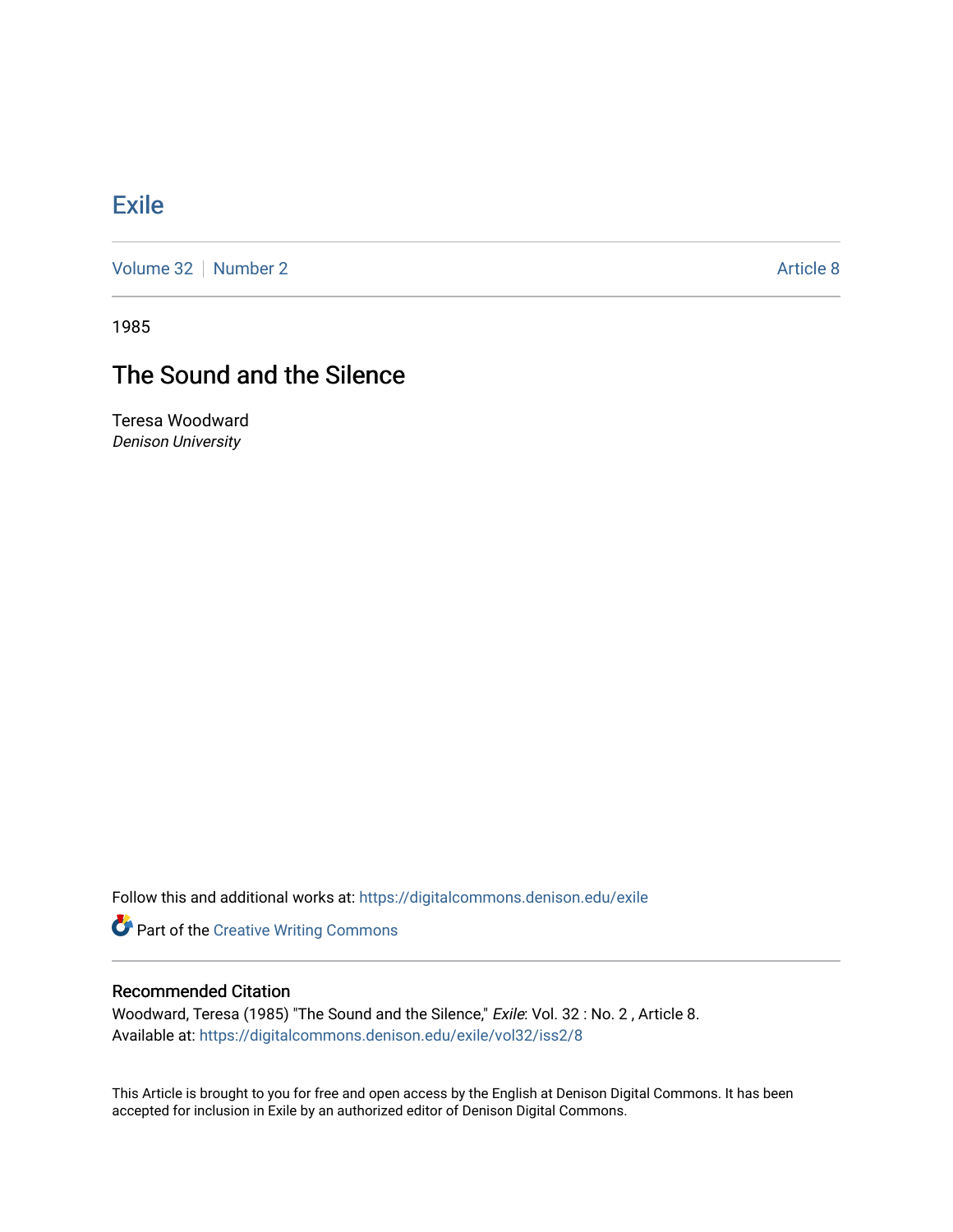## **The sound & the silence (Series 1)**

For my future child

I. As I cradle you to my swelling breasts stroking the soft down swirling around your still soft skull breathing deeply your sweet and sour scent called by your quiet breathing into lullabies keeping time with the to and fro of the bentwood's graceful arms

> **Womanchild** I wonder at the mysteries behind your ebony eyes laughing when open making me cry at their innocence I wonder how can I tell you the truth necessary for your survival

I do not want to stir your slumber with my nightmares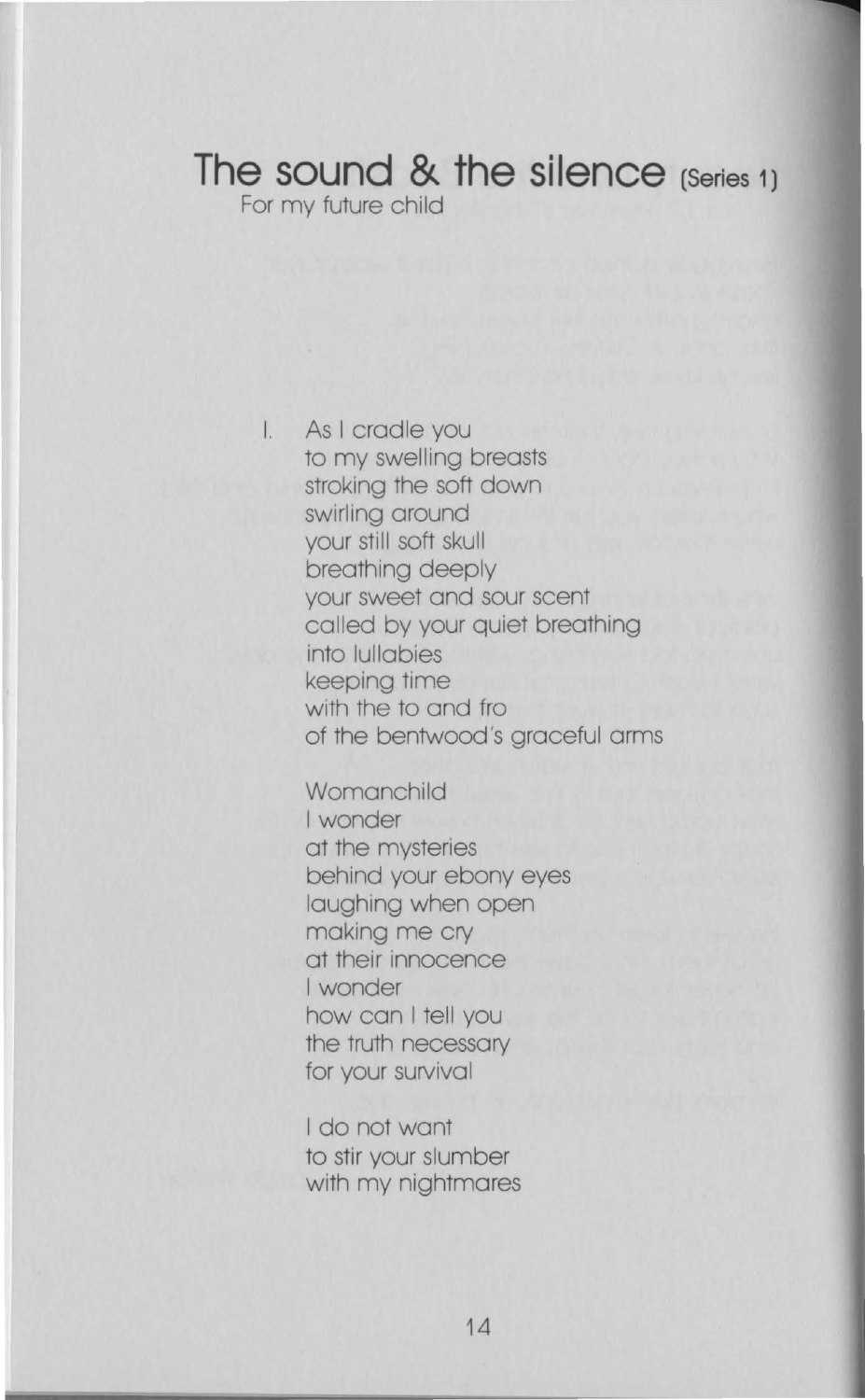II. Though I know silence is a secret womanshared for centuries

> Among those who know a certain obliviousness to pain is necessary in this world if you are to pull his fingers from your woman's throat and not cry out increasing his satisfaction as he slices your breast

III. And silence rests behind the dull grey eyes of the girl in the third row who doesn't yet know her times tables but already knows the value of the silence she preserves through the forced caresses of her father's hands

> In the dark she is silent shivering with the pain and the blood staining her flowered sheets disturbing her slumber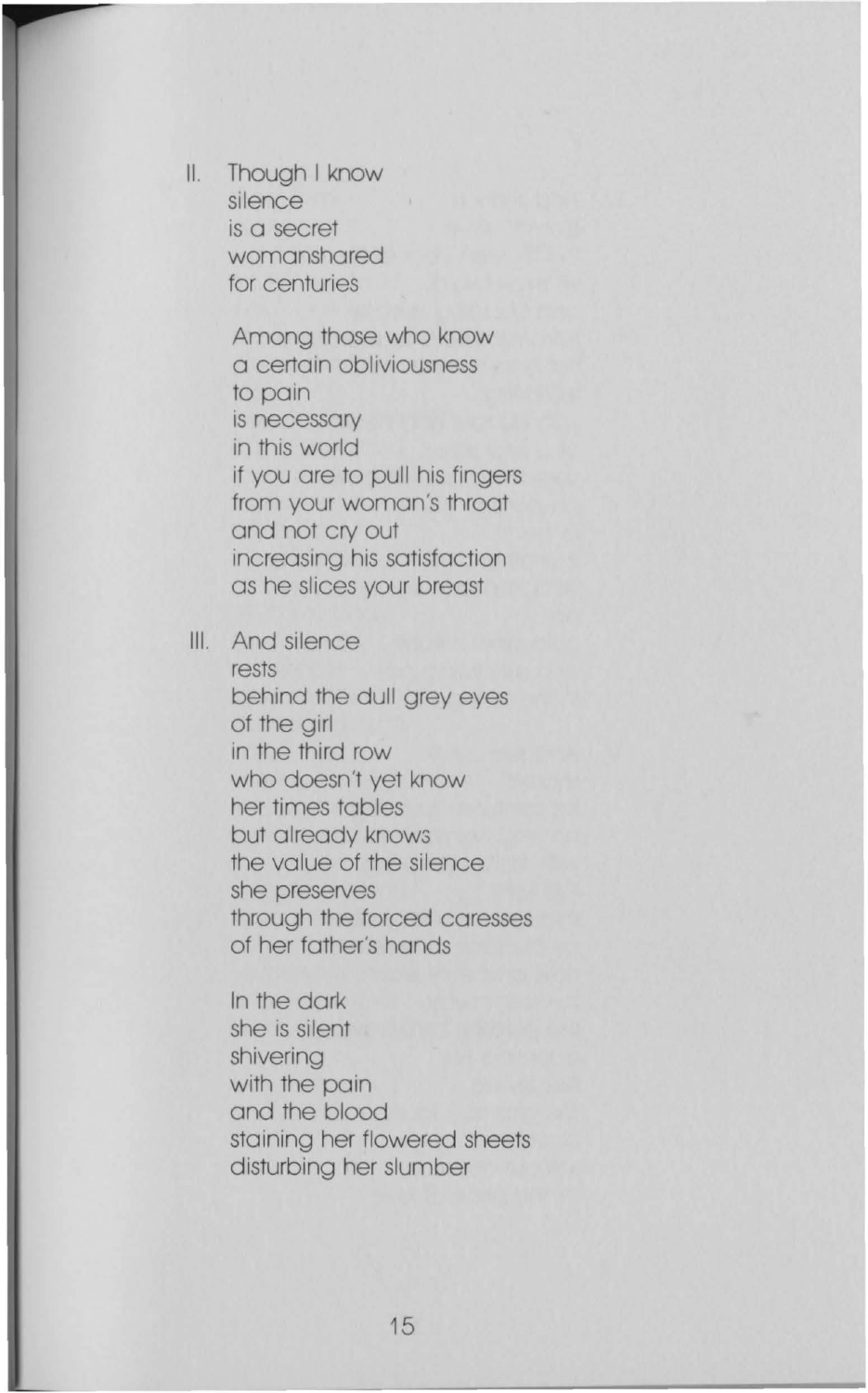IV. And silence doesn't save the thirteen year old w/ thick braids and budding breasts from summer's sudden lust hot and hurried hands fumbling with buttons and hooks and silky slips spreading oily rainbows on garage floors or from a mother's tight lipped stares at a stomach slowly swollen nor cold steel stirrups and sundering pain in the spring

V. And silence is

shared for centuries too long among women mourning with tears streaming like light through stained glass on the face of a sister now and ever silent to wash away the purplish-brown bruises adorning her like jewels the gifts of a loving man accepted without question as the price of love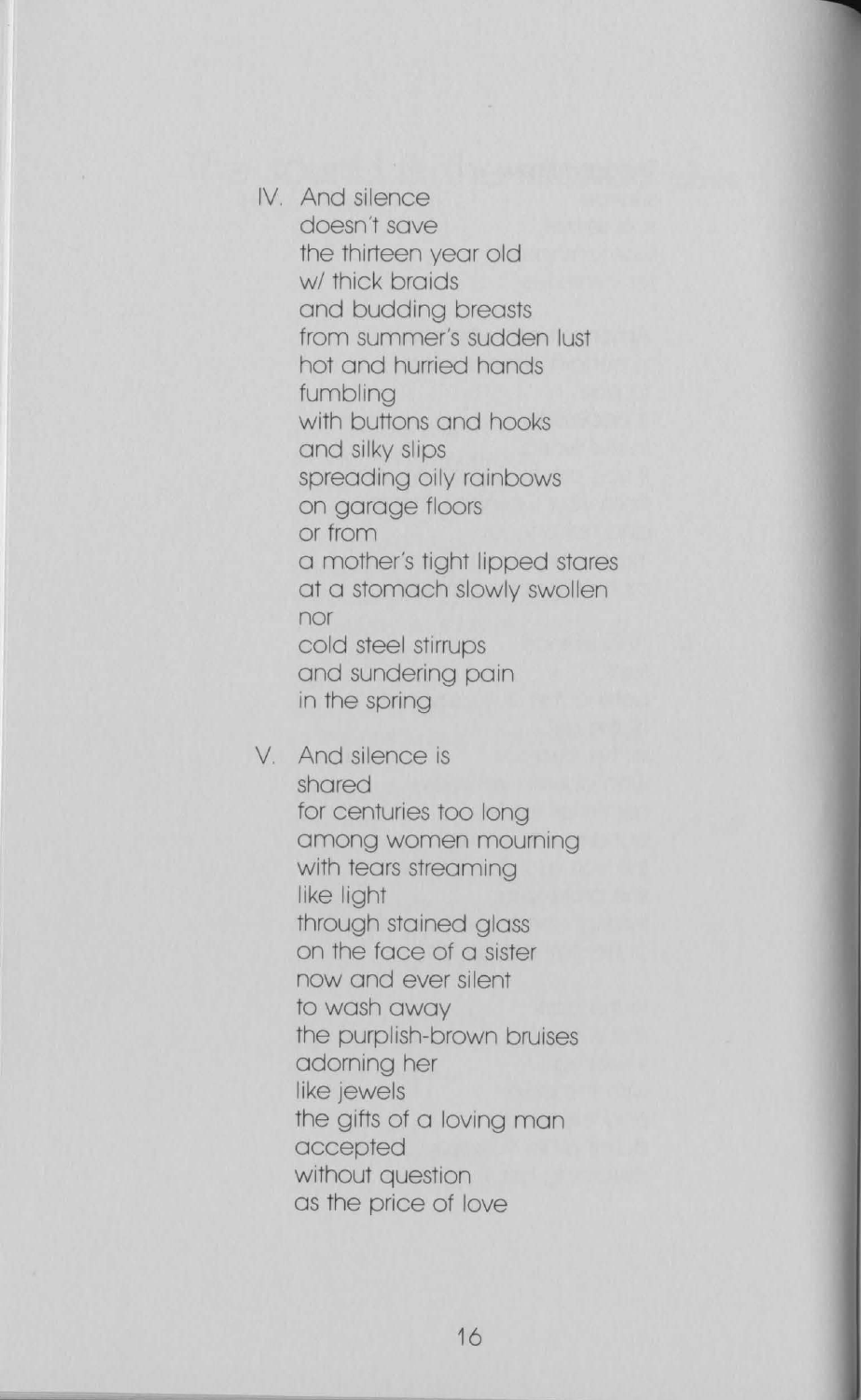VI. And silence fairly sounds from the carefully carved face of the woman not touched by the green glowing light of streetlamps but by heavy handed men liquor breathed and unconscious to her need to silence her children's hunger cries

> With her body she buys the bread of silence and sells her soul to the sanctuary of survival when silence goes too far and her children are taken from her by a grim and silent judge because no one could find the sound of her defense remarking only that her failure is the failure of the system